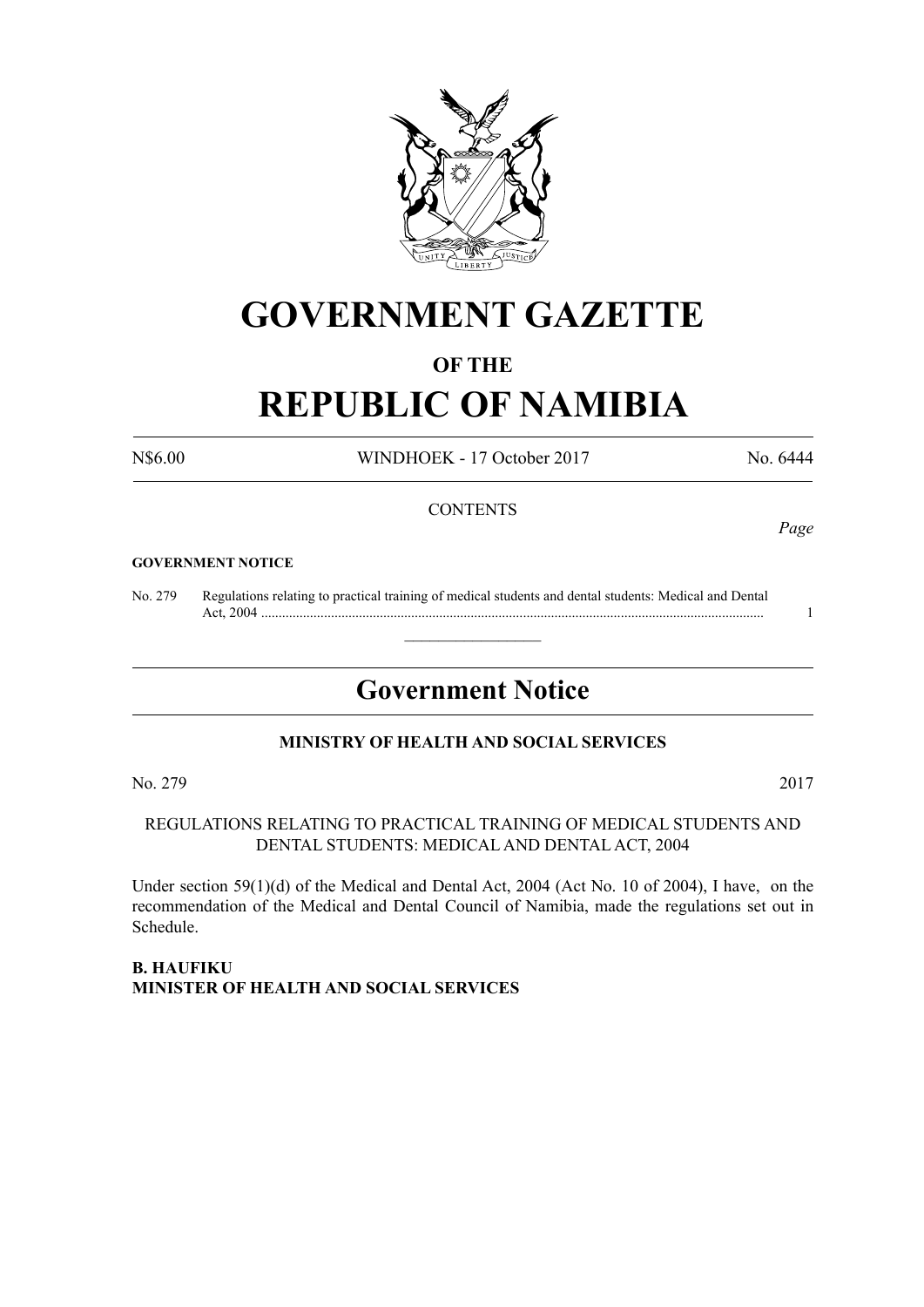#### **SCHEDULE**

#### ARRANGEMENT OF REGULATIONS

#### PART 1 PRELIMINARY

#### 1. Definitions

#### PART 2

#### APPLICATION FOR PRACTICAL TRAINING BY MEDICAL STUDENTS AND DENTAL STUDENTS

- 2. Application for practical training by medical students or dental students
- 3. Practical training
- 4. Period of practical training
- 5. Practical training agreement
- 6. Reports by approved facility
- 7. Commencement or termination of practical training
- 8. Completion of practical training

# PART 3

#### REGISTERS

- 9. Register of medical students and dental students for practical training
- 10. Removal of name from register

# PART 4

#### **GENERAL**

- 11. Language of forms and documents
- 12. Offences

#### PART 1 PRELIMINARY

#### **Definitions**

**1.** In these regulations a word or an expression to which a meaning has been given in the Act has that meaning, and unless the context otherwise indicates -

"applicant" means a medical student or dental student making an application in accordance with these regulations;

"approved facility" means private practice, hospital, clinic or other health facilities as defined in section 1 of the Hospitals and Health Facilities Act, 1994 (Act No. 36 of 1994) approved by the Council for the purposes of training medical students or dental students;

"certified" means certified as a true copy of the original by a commissioner of oaths appointed under section 5, or designated under section 6, of the Justices of Peace and Commissioners of Oath Act, 1963 (Act No. 16 of 1963);

"medical student or dental student" means a medical student or dental student -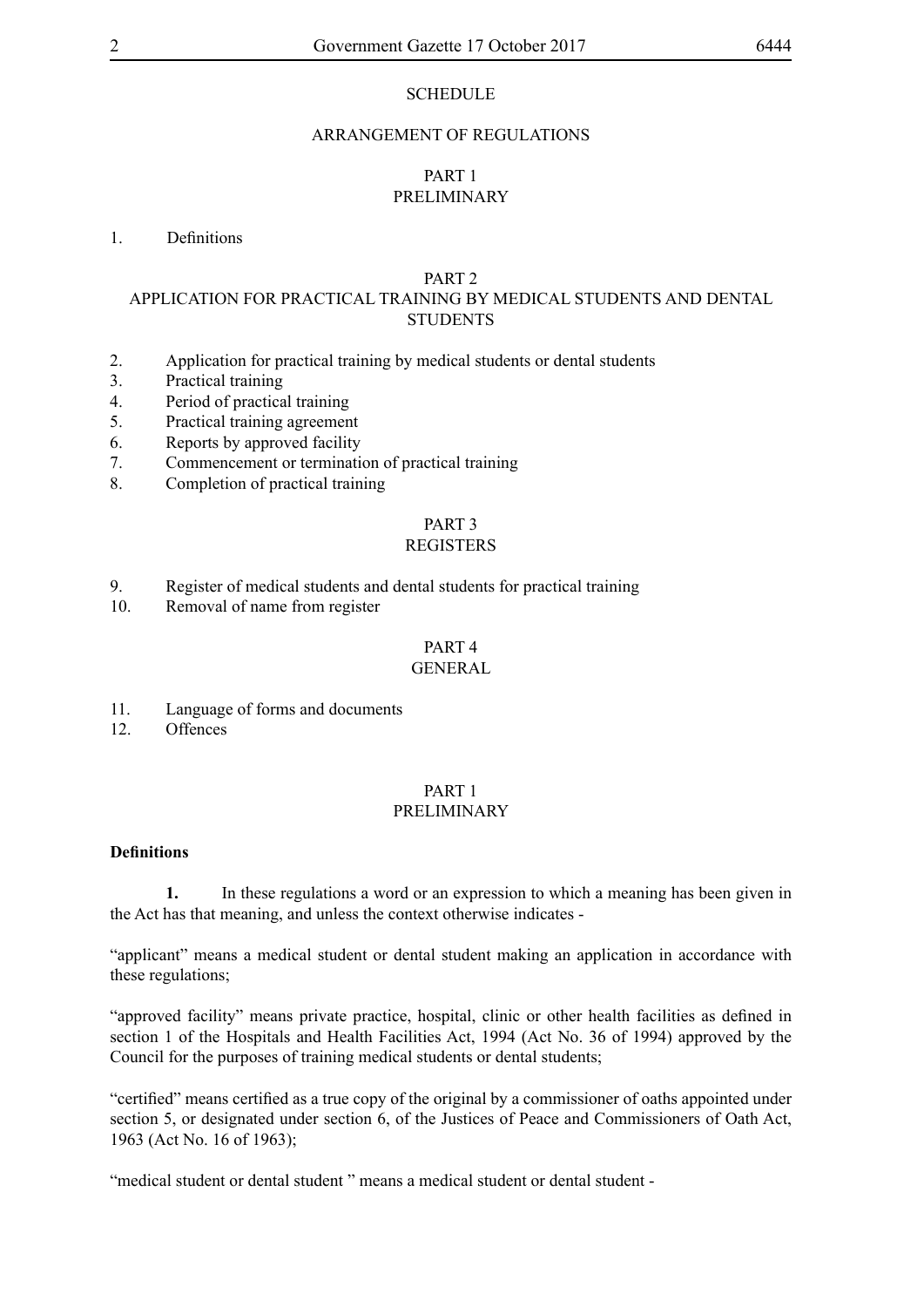- (a) who has successfully completed and obtained a medical or dental qualification from an educational institution and the qualification entitles the student to be registered as a medical practitioner or dentist; and
- (b) whose application to be registered as a medical intern or dental intern has been refused by the Council;

"Medicine and Related Substances Control Act" means the Medicine and Related Substances Control Act, 2003 (Act No. 13 of 2003); and

"the Act" means the Medical and Dental Act, 2004 (Act No. 10 of 2004).

#### PART 2

#### APPLICATION FOR PRACTICAL TRAINING BY MEDICAL STUDENTS AND DENTAL STUDENTS

#### **Application for practical training by medical students or dental students**

**2.** (1) A medical student or dental student whose application for registration as a medical intern or dental intern is refused under the regulations relating to the registration of medical interns or dental interns must apply to the Council for him or her to undergo practical training in accordance with these regulations before the medical student or dental student is registered as an intern.

(2) For the purposes of the practical training referred to in subregulation (1), a medical student or dental student must -

- (a) make an application in a form determined by the Council; and
- (b) submit the application referred to in paragraph (a) to the registrar.
- (3) An application referred to in subregulation (2) is accompanied by -
- (a) a certified copy of the identity document or passport of an applicant;
- (b) a certified copy of the qualification which entitles the applicant to be registered as a medical practitioner or dentist; and
- (c) proof of payment of the application fees.

(4) The Council must consider the application made under subregulation (2) and may grant or refuse the application.

(5) If the application made under subregulation (2) is granted under subregulation (4), the Council must issue to the applicant a certificate of registration in the form that the Council determines.

(6) The Council may require the applicant to furnish proof of proficiency in the English language in a manner determined by the Council.

(7) If the Council refuse the application under subregulation (4), the Council must inform the applicant of its decision and reasons for the refusal.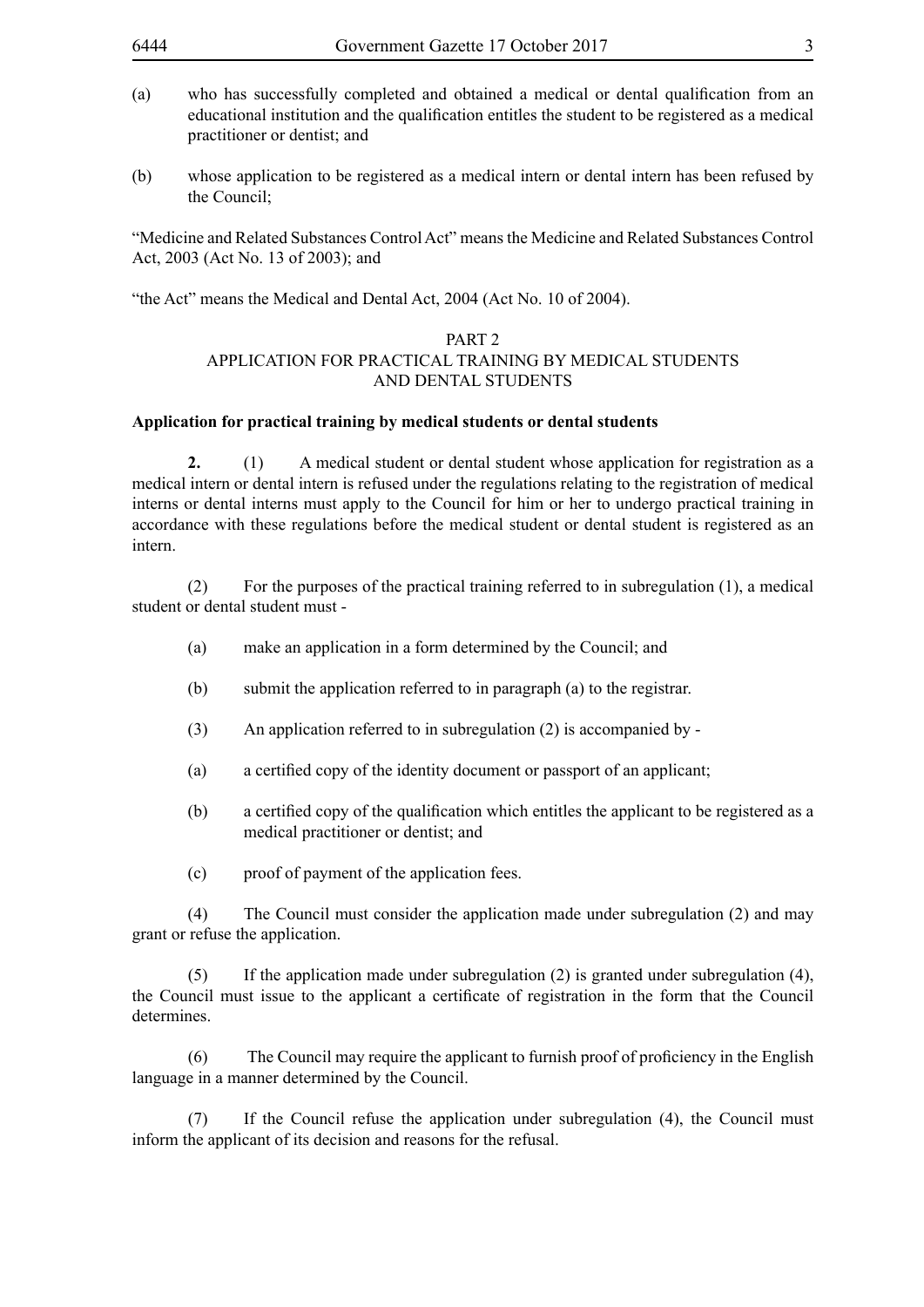### **Practical training**

**3.** (1) A medical student or a dental student contemplated in regulation 2(1) must complete a practical training at an approved facility under the supervision of a registered person at that approved facility before he or she is registered as a medical intern or dental intern.

(2) During the period of practical training and under the supervision of a registered person, a medical student or a dental student may -

- (a) physically examine a person or perform any other diagnostic act and issue a document which is required in the performance of such act; or
- (b) subject to the Medicine and Related Substances Control Act
	- (i) treat, care for and administer medicine to a person; or
	- (ii) issue and sign a prescription with regard to any medicine.

(3) A medical student or dental student is subject to all the rules of professional conduct applicable to a medical practitioner or a dentist during his or her term of practical training.

(4) The Council must furnish a medical student or dental student with a copy of the professional conduct rules referred to in subregulation (3) before the student commences his or her practical training.

#### **Period of practical training**

**4.** (1) A medical student or dental student must complete practical training for a period of not more than 12 months and in accordance with a practical training program approved by the Council.

 (2) If the period for practical training referred to in subregulation (1) is interrupted at any time, the practical training must consist of periods which when added together are not more than 12 months in aggregate.

(3) Subject to subregulation (4), if a medical student or a dental student fails to comply with subregulation (1) or (2), his or her registration as a medical student or dental student for purposes of these regulations is considered to have been cancelled.

(4) Unless the Council otherwise determines, on good cause shown, any practical training completed by a medical student or dental student -

- (a) under a practical training agreement in respect of which the Council has withdrawn its approval in accordance with regulation 5(3); or
- (b) in contravention of subregulation (1) or (2),

is null and void.

#### **Practical training agreement**

**5.** (1) A medical student or dental student must enter into a written practical training agreement with an approved facility at which he or she must complete the practical training.

(2) A practical training agreement referred to in subregulation (1) -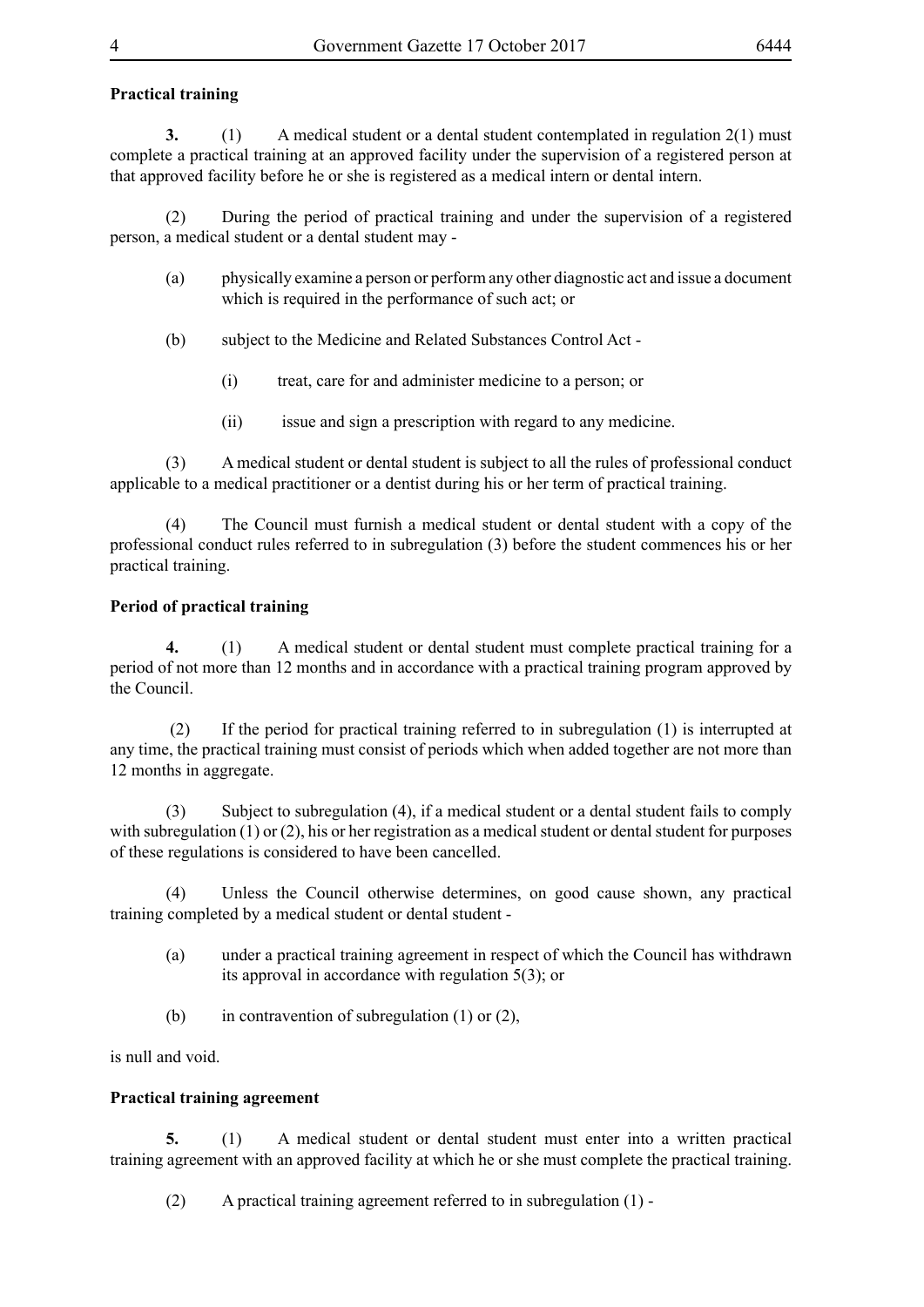- (a) is in the form and contain the particulars that the Council determines; and
- (b) provides for practical training in the main areas and disciplines that in the opinion of the Council is adequate and satisfactory for the purposes of the practical training.

(3) If the Council at any time during the period of practical training referred to in regulation 4 considers the practical training provided by an approved facility to be inadequate or unsatisfactory, the Council may withdraw its approval of the practical training agreement granted under subregulation (4) by means of a written notice to the approved facility and the medical student or dental student, after having afforded them an opportunity to be heard.

 (4) Before a person commences his or her practical training at an approved facility, he or she must -

- (a) obtain from the Council a written approval of practical training agreement entered into under subregulation (1); and
- (b) register with the Council as a medical student or dental student in accordance with these regulations.

#### **Reports by approved facility**

**6.** (1) An approved facility with whom a medical student or a dental student has entered into a practical training agreement contemplated in regulation 5 must, during the practical training, submit to the Council a written progress report on the practical training of the medical student or dental student every six months in the form and containing the particulars that the Council determines.

- (2) Despite subregulation (1) -
- (a) the Council may at any time and in writing require an approved facility to submit to the Council, within the period determined by the Council, a written progress report on the practical training undertaken by a medical student or dental student; and
- (b) an approved facility must report to the Council in writing as soon as practicable any failure by a medical student or a dental student to comply with a standard of medical, dental or patient care acceptable to, or required by, the Council, or failure to comply with the practical training agreement.

#### **Commencement or termination of practical training**

- **7.** (1) A medical student or a dental student must in writing -
- (a) notify the Council as soon as he or she commences with his or her practical training;
- (b) furnish the Council with the name and business address including the telephone number and the other particulars, that the Council may require, of the approved facility where he or she has commenced with practical training;
- (c) notify the Council if he or she, for any reason, has terminated his or her practical training with the approved facility referred to in paragraph (b), within 30 days from the date of termination; or
- (d) notify the Council if he or she intends to terminate his or her practical training with the approved facility referred to in paragraph (b) and to commence the practical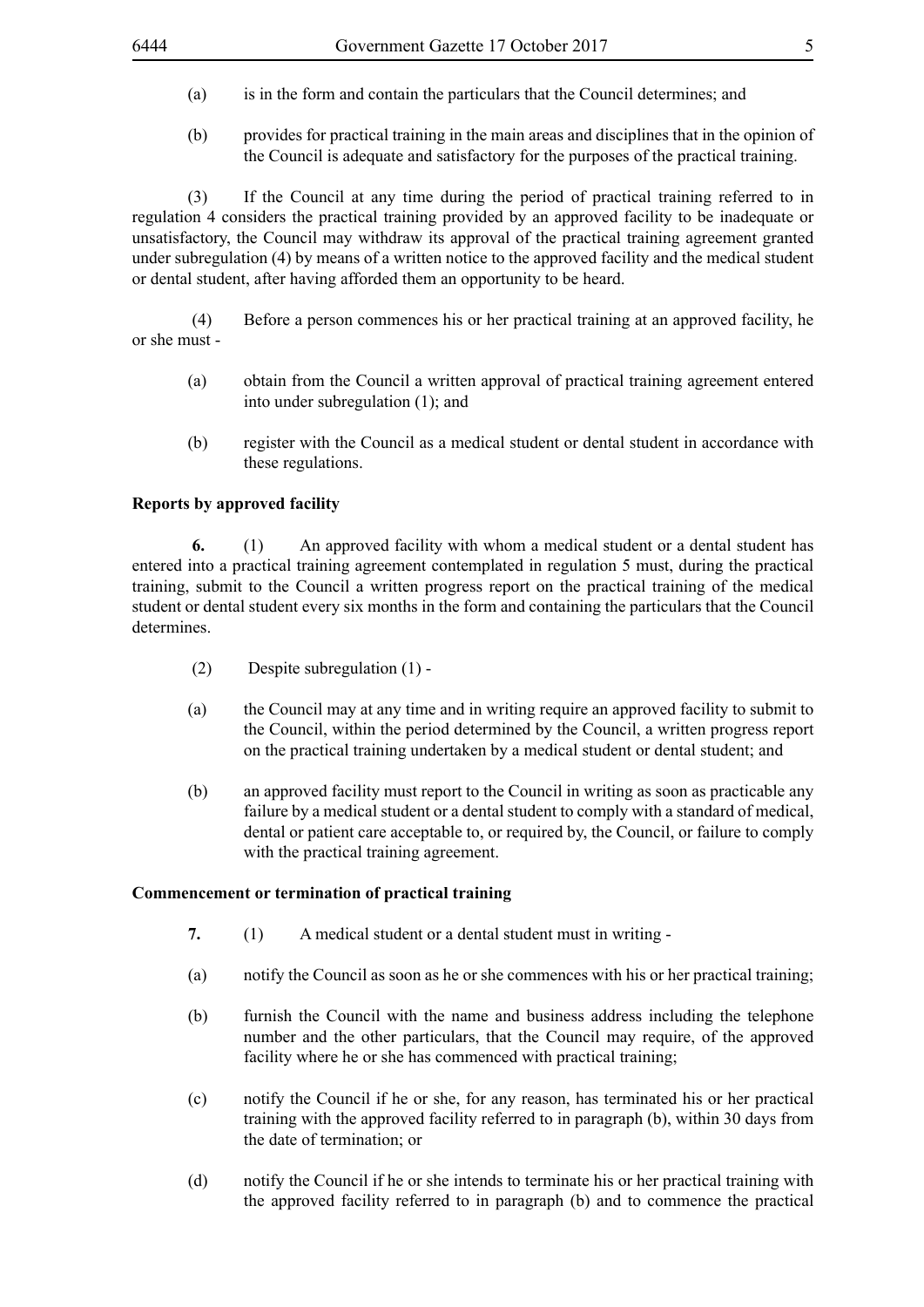training with any other approved facility at least 30 days before the date of the intended termination.

(2) If any personal details or other particulars of a medical student or dental student change the medical student or dental student must give written notice to the Council of that change within 30 days from the date of the change.

(3) The Council must on receipt of a termination notice referred to in subregulation (1)(c) withdraw the registration certificate issued to the medical student or dental student under regulation 2(5).

#### **Completion of practical training**

**8.** (1) On the completion of the practical training undertaken by a medical student or dental student in accordance with these regulations, the approved facility must issue to the medical student or dental student a certificate of completion in the form and containing the particulars determine by the Council.

(2) A medical student or dental student must, after having received the certificate referred to in subregulation (1), submit the certificate to the Council as proof that he or she has completed the practical training.

 (3) The Council may not register a medical student or dental student as a medical intern or dental intern unless he or she has submitted to the Council the certificate of completion issued under subregulation (1).

# PART 3

#### REGISTERS

#### **Register of medical students and dental students for practical training**

 **9.** The register of medical students or dental students established and kept in accordance with subsection (2) of section 23 of the Act must, in addition to the particulars specified by subsection (3) of that section, contain particulars of any change in any of the particulars recorded in the register.

#### **Removal of name from register**

- **10.** (1) If -
- (a) any report contemplated in regulation 6 contains an allegation that
	- (i) the medical student or dental student is failing to comply with a standard of medical, dental or patient care acceptable to, or required by, the Council; or
	- (ii) the medical student or dental student is failing to comply with the practical training agreement; or
- (b) the Council becomes aware of any other allegation that reflects, in the opinion of the Council, negatively on the medical student or dental student or on any aspect of the practical training,

the Council may, subject to subregulation (2), cancel the registration of the medical student or dental student and remove the name of the medical student or dental student from the register.